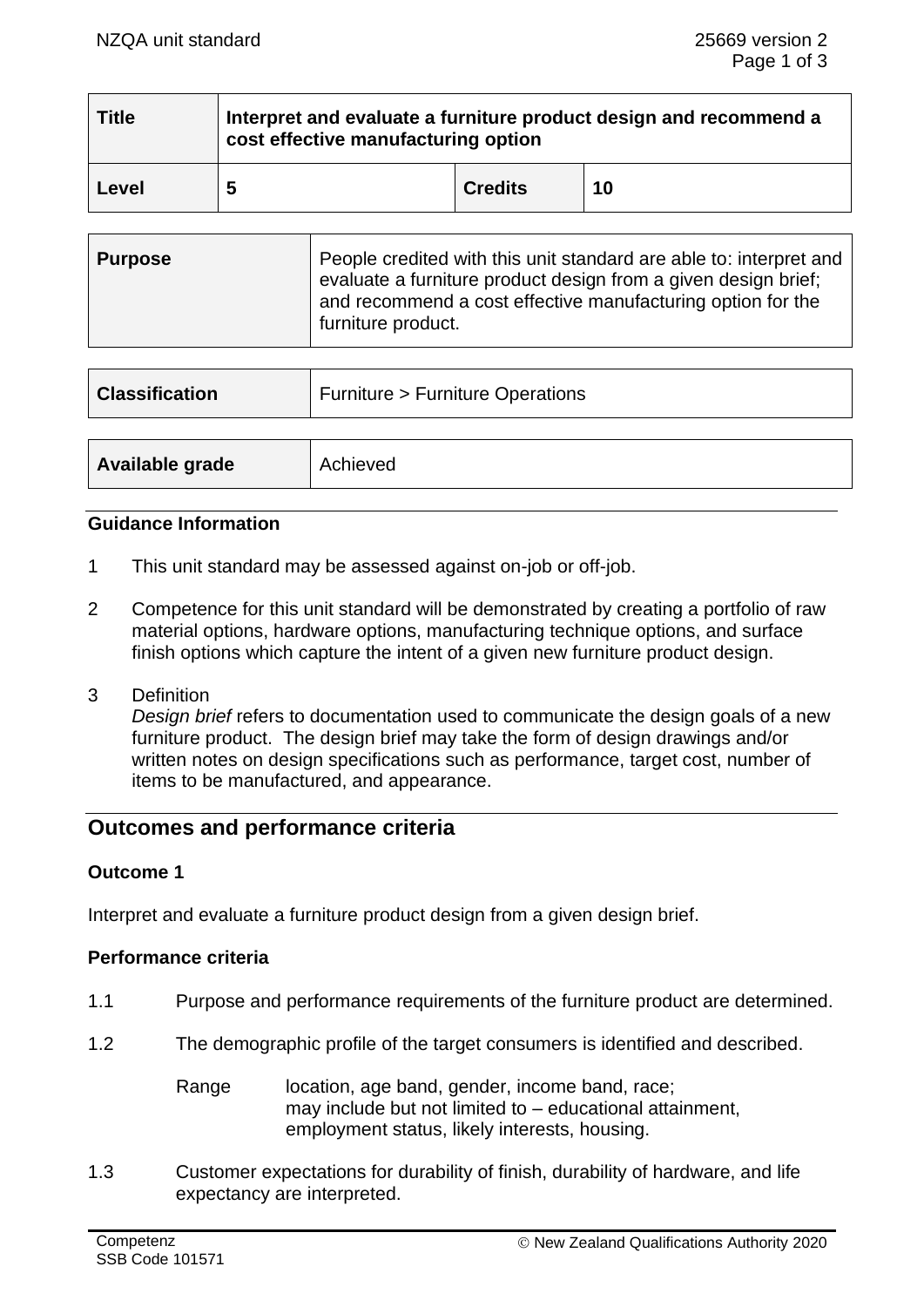- 1.4 Customer is liaised with to confirm the interpretation is accurate.
- 1.5 The functionality of the design is evaluated in relation to practicality and ergonomics, and recommendations for improvements are made as required.
- 1.6 Assumptions, design improvements, and performance requirements for the furniture product are summarised.

## **Outcome 2**

Recommend a cost effective manufacturing option for the furniture product.

#### **Performance criteria**

- 2.1 Potential construction methods are described.
	- Range description to include the likely impact of each method on durability and finished appearance, and capacity of the furniture business to manufacture according to these methods; a minimum of two construction methods are described.
- 2.2 Potential structural materials that meet the requirements of the design brief are identified and compared in terms of the likely impact of each on durability and finished appearance.
	- Range a minimum of three structural materials.
- 2.3 Size and shape of the furniture product components are compared with material dimensions of each structural material identified in performance criterion 2.2. The structural material that best optimises material usage and reduces waste is determined.
- 2.4 Surface finishing products that meet the requirements of the design brief are identified and compared.

Range comparison to include price, product coverage rates, and permanence; a minimum of three surface finishing products are compared.

- 2.5 The compatibility of each surface finishing material in performance criterion 2.4 is described in relation to each of the structural materials identified in performance criterion 2.2.
- 2.6 The surface finishing product identified in performance criterion 2.4 that best optimises material usage and reduces waste is determined.
- 2.7 Hardware options that meet the requirements of the design brief are identified and compared in terms of price and quality.
	- Range a minimum of three hardware options are compared.